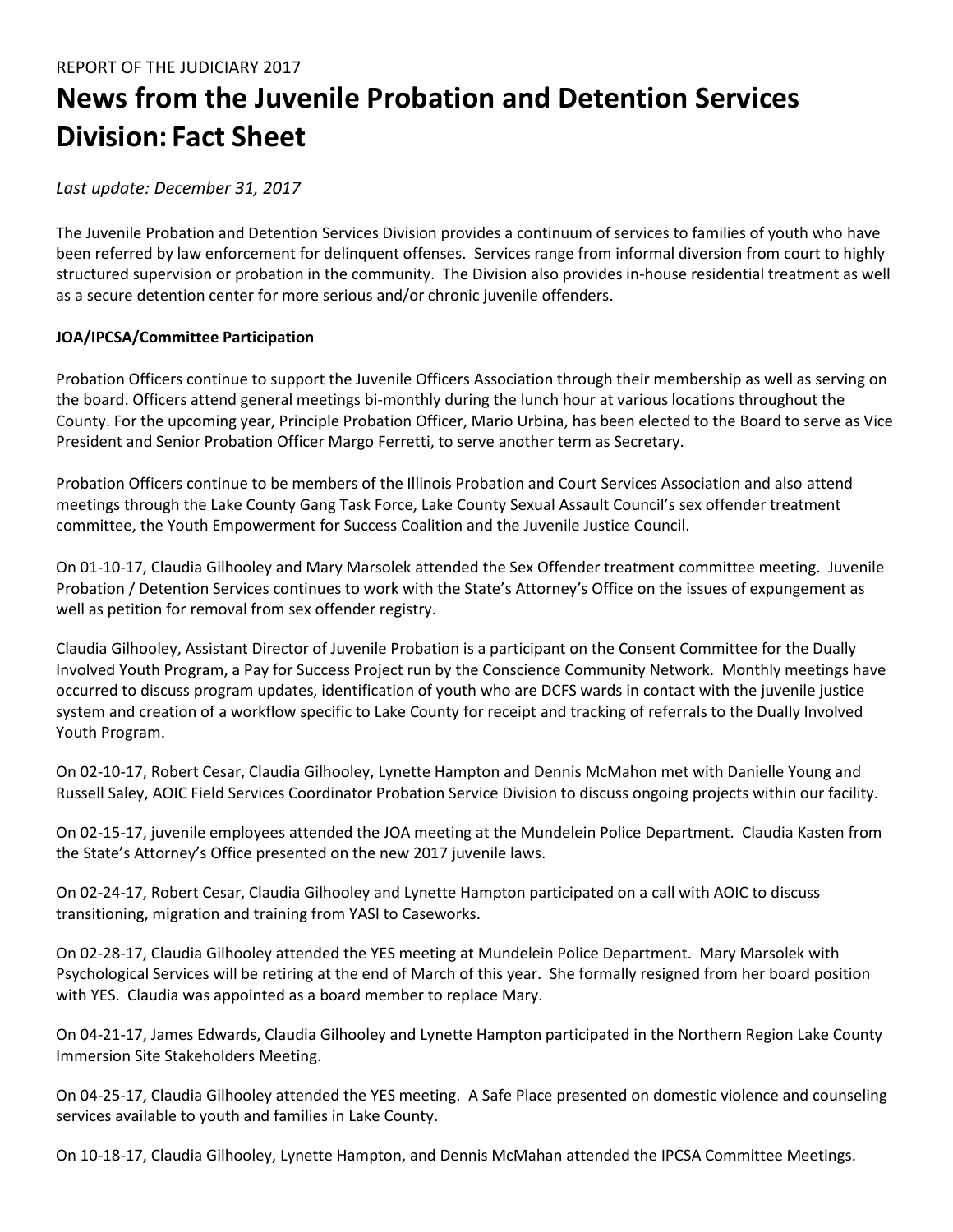# **DATA Focus Group & Technology**

The DATA group continues to meet monthly. We continue to seek ways to improve data collection and workflow.

The Lake County website team has partnered with a new vendor to provide the County's public- facing website with a new layout design, new user-friendly tools and other features. Principal Probation Officer Sia Booras, Assistant Director Claudia Gilhooley, Senior Juvenile Counselor Roger Salgado and Administrative Assistant Gina Zastany have been appointed as the approved content editors for our divisional page/content specific area on the Court's public facing website. In the month of January, a new form was created for youth on Minimum Group Reporting. The form is accessible through the website and can be submitted electronically to the Probation Officer.

## **Girl Wise**

The 14<sup>th</sup> Annual Girl Wise Conference was held on April 8, 2017. Approximately 100 girls and 40 parents/role models attended the conference. We are in the process of planning for the  $15<sup>th</sup>$  Annual Girl Wise Conference which will be held on April 7, 2018 at the College of Lake County.

## **Planning**

Probation Officers continue to utilize satellite offices to be closer to the youth being supervised in the community and for minimum group reporting. To make resources available to officers at satellite locations, we are piloting having a vehicle stationed at the Park City Branch Court location.

In anticipation of the opening of the new Court building, Juvenile Probation / Detention Services has been working with JIS to ensure a smooth transition with workflow. As a result, officers are now able to use laptops in the new Court rooms and when meeting with families.

On 07-17-17, the ribbon cutting ceremony was held for the new Court addition.

A proposal for a new high-risk program, High Risk Offender Programming through Engagement (HOPE) was presented to the Juvenile Judges, Director of the Juvenile Division, the State's Attorney's Office and the Public Defender's Office. Programming should be available starting February of 2018.

The Juvenile Division has been meeting on a regular basis to address new legislation, including automatic expungements.

#### **Internships**

On 01-19-17, Jennyfer Garcia started her part-time internship with Probation. Michael Robeck from Illinois State University was assigned to the detention center for the Spring 2017 session.

Two interns, McKenzy Kelley from Lake Forest College and Yuri Fernandez from Western Illinois University completed their summer internship with Juvenile Probation/Detention Services. McKenzy will be assigned part-time in Detention and Yuri will be full time in Probation.

#### **Awards/ Promotions**

On 01-20-17, the JOA Awards Ceremony was held at Mickey Finns. Robert Cesar, Jan Hanson and Mary Marsolek were the recipients of the Juvenile Justice Award.

On 08-08-17, Jennifer Zakaras was appointed the new PREA Coordinator/Unit Manager.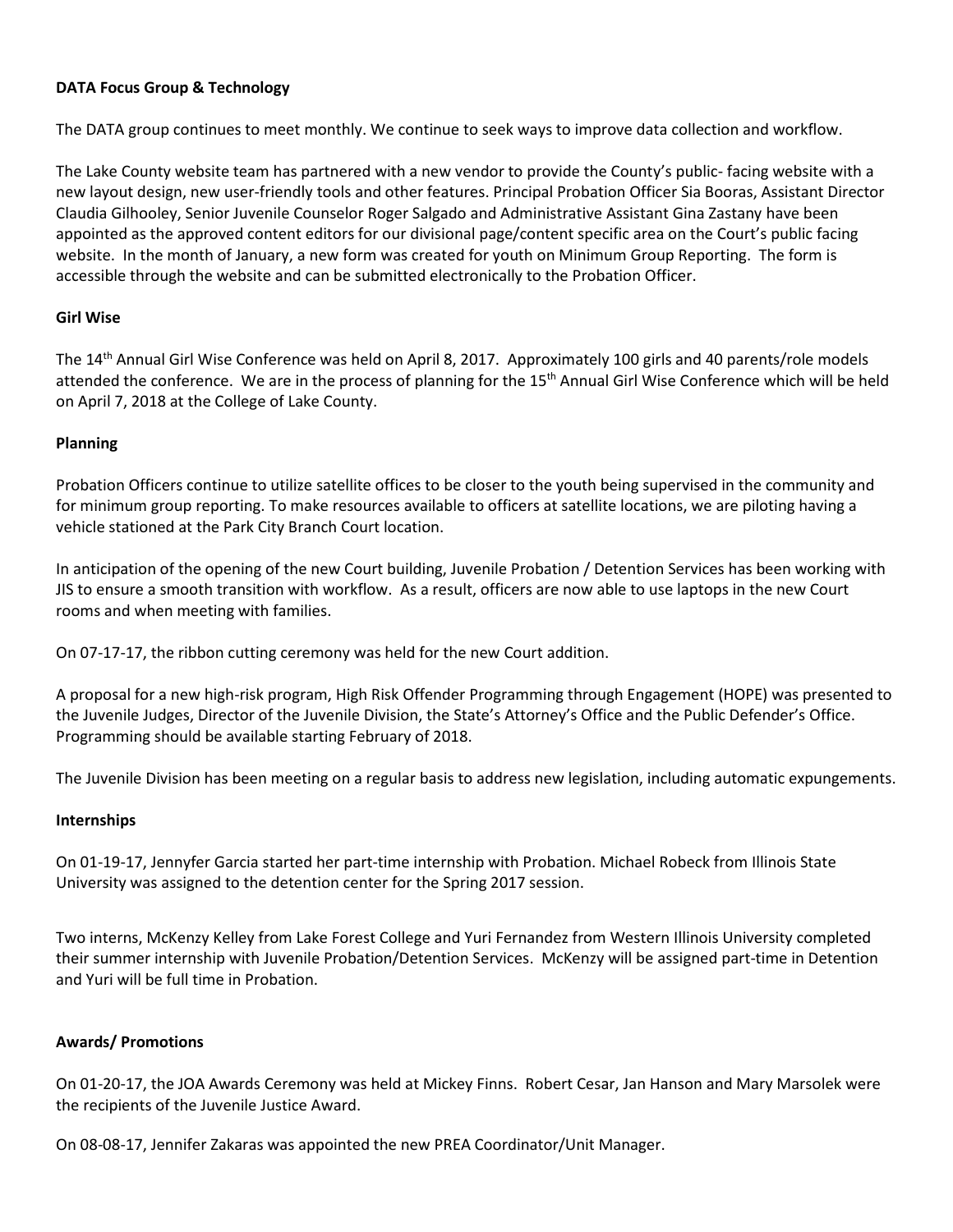## **Public Service**

Youth continue to find public service sites on their own.

## **Training and Education**

Probation Officers continue to attend trainings to promote improved customer service, technical skills and professional development. In the month of January LEADS re-certification has taken place.

Momodou Njie, Brandon Rauen and Robert Brothers attended Managing and Mediating Conflict sponsored by Lake County.

Training on new Motorola radios was completed and the new radios being used.

Training on new cameras in the Detention Center was completed by Facilities.

Smart Boards and mac books are being installed in the classrooms in Detention and FACE-IT to enhance the education program.

Unit Managers in Detention continue Management and Leadership training sponsored by Lake County.

Continuity of Operations Plan (COOP) training was conducted by Deputy Superintendent Dennis McMahan.

Conflict Resolution Training was conducted by Kathrine Rayford on 05-11-17 and 05-23-17.

Juvenile Probation Officers participated in a training for YASI CaseWorks sponsored by AOIC.

During the month of May, Juvenile Probation Officers participated in a training provided by Conscious Community Network for Dually Involved Youth as well as training provided by Adult Probation Officer Rudy Martin, *How Being Trauma-Informed Improves Criminal Justice System Responses.*

All Juvenile employees participated in First Aid/CPR refresher training this year.

Training was facilitated for Detention employees on FREA and the new behavior modification modality for detention.

On 11-07-17, Claudia Gilhooley and Lynette Hampton presented to a Criminal Justice class at the College of Lake County.

11-17-17 to 11-17-17 consultant Wayne Liddell conducted a PREA audit of the Hulse Detention Center.

ISBE audit was conducted from 11-27-17 to 11-29-17.

IDJJ audit was conducted on 11-30-17.

#### **Partnerships**

Probation continues to conduct bi-monthly service reviews with Psychological Services, Lake County Health Department, and NICASA. A representative from One Home United attended a unit meeting to discuss the trauma-informed, evidenced-based program, SPARCS.

Peace Circle Groups in FACE-IT and detention continue a weekly basis.

Quentin Road Baptist Church and the Monday evening Church group continue to hold voluntary church services on Monday and Thursday evenings.